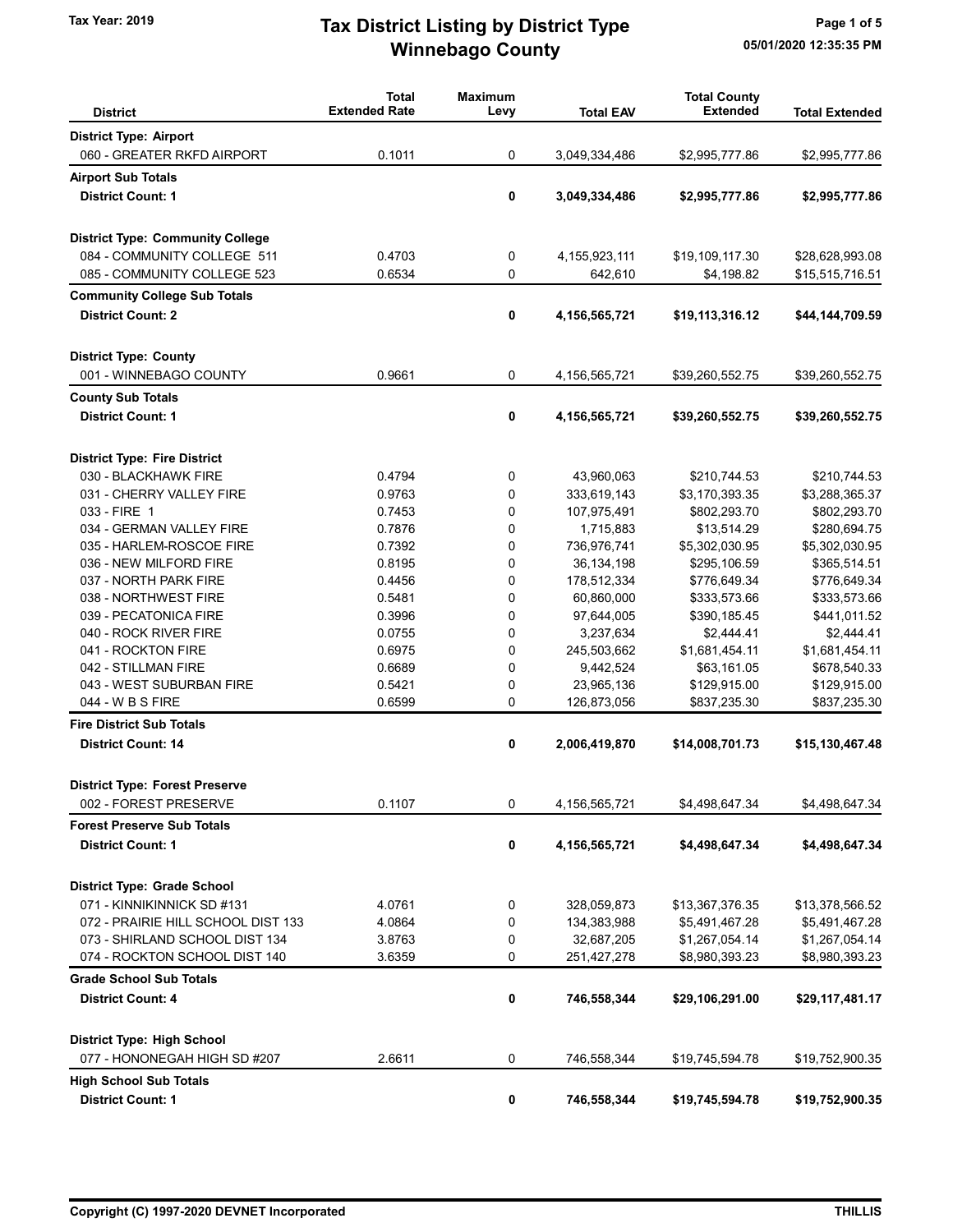## Winnebago County Tax Year: 2019 **Tax District Listing by District Type** Page 2 of 5

| <b>District</b>                                                | <b>Total</b><br><b>Extended Rate</b> | <b>Maximum</b><br>Levy | <b>Total EAV</b>            | <b>Total County</b><br><b>Extended</b> | <b>Total Extended</b>           |
|----------------------------------------------------------------|--------------------------------------|------------------------|-----------------------------|----------------------------------------|---------------------------------|
| <b>District Type: Libraries</b>                                |                                      |                        |                             |                                        |                                 |
| 061 - SOUTH BELOIT CITY LIBRARY                                | 0.2008                               | 0                      |                             | \$245,036.69                           | \$245,036.69                    |
|                                                                |                                      |                        | 123,534,103                 |                                        |                                 |
| <b>Libraries Sub Totals</b>                                    |                                      |                        |                             |                                        |                                 |
| <b>District Count: 1</b>                                       |                                      | 0                      | 123,534,103                 | \$245,036.69                           | \$245,036.69                    |
| <b>District Type: Library District</b>                         |                                      |                        |                             |                                        |                                 |
| 054 - CHERRY VALLEY LIBRARY                                    | 0.3761                               | 0                      | 275,613,355                 | \$1,002,705.73                         | \$1,049,388.13                  |
| 055 - NORTH SUBURBAN LIBRARY                                   | 0.2909                               | 0                      | 1,285,167,594               | \$3,606,989.86                         | \$3,747,403.19                  |
| 056 - PECATONICA LIBRARY                                       | 0.1917                               | 0                      | 92,797,751                  | \$177,893.29                           | \$204,156.62                    |
| 057 - TALCOTT FREE LIBRARY                                     | 0.2875                               | 0                      | 213,476,562                 | \$600,994.58                           | \$600,994.58                    |
| 058 - WINNEBAGO LIBRARY                                        | 0.2078                               | 0                      | 153,746,834                 | \$319,485.93                           | \$319,485.93                    |
| 059 - ROCKFORD CITY LIBRARY                                    | 0.4564                               | 0                      | 1,649,562,166               | \$7,381,428.98                         | \$7,381,952.99                  |
| <b>Library District Sub Totals</b>                             |                                      |                        |                             |                                        |                                 |
| <b>District Count: 6</b>                                       |                                      | 0                      | 3,670,364,262               | \$13,089,498.37                        | \$13,303,381.44                 |
| District Type: Multi-Township Dist                             |                                      |                        |                             |                                        |                                 |
| 101 - BU/HA/SH MULTI TOWNSHIP                                  | 0.0422                               | 0                      | 66,938,875                  | \$28,248.21                            | \$28,248.21                     |
| 102 - DU/LA MULTI TOWNSHIP                                     | 0.0399                               | 0                      | 75,690,110                  | \$30,069.32                            | \$30,069.32                     |
| 124 - PE/SE MULTI TOWNSHIP                                     | 0.0536                               | 0                      | 97,997,706                  | \$52,526.77                            | \$52,526.77                     |
| <b>Multi-Township Dist Sub Totals</b>                          |                                      |                        |                             |                                        |                                 |
| <b>District Count: 3</b>                                       |                                      | 0                      | 240,626,691                 | \$110,844.30                           | \$110,844.30                    |
|                                                                |                                      |                        |                             |                                        |                                 |
| <b>District Type: Municipality</b>                             |                                      |                        |                             |                                        |                                 |
| 017 - CHERRY VALLEY VILLAGE                                    | 0.0000                               | 0<br>0                 | 84,481,244                  | \$0.00                                 | \$0.00<br>\$53,319.11           |
| 018 - DURAND VILLAGE<br>019 - LOVES PARK CITY                  | 0.3068<br>0.0000                     | 0                      | 17,707,520<br>376,710,997   | \$53,319.11<br>\$0.00                  | \$0.00                          |
| 020 - MACHESNEY PARK VILLAGE                                   | 0.0000                               | 0                      | 366,713,850                 | \$0.00                                 | \$0.00                          |
| 021 - NEW MILFORD VILLAGE                                      | 0.0000                               | 0                      | 9,324,131                   | \$0.00                                 | \$0.00                          |
| 022 - PECATONICA VILLAGE                                       | 0.7690                               | 0                      | 27,531,193                  | \$211,714.87                           | \$211,714.87                    |
| 023 - ROCKFORD CITY                                            | 2.9185                               | 0                      | 1,649,562,166               | \$47,176,745.71                        | \$47,180,096.52                 |
| 024 - ROCKTON VILLAGE                                          | 0.6427                               | 0                      | 166,303,086                 | \$1,040,326.36                         | \$1,040,326.36                  |
| 025 - ROSCOE VILLAGE                                           | 0.6422                               | 0                      | 226,524,209                 | \$1,454,002.37                         | \$1,454,002.37                  |
| 026 - SOUTH BELOIT CITY                                        | 1.0813                               | 0                      | 123,534,103                 | \$1,319,512.81                         | \$1,319,512.81                  |
| 027 - WINNEBAGO VILLAGE                                        | 0.8945                               | 0                      | 49,329,699                  | \$441,254.16                           | \$441,254.16                    |
| <b>Municipality Sub Totals</b>                                 |                                      |                        |                             |                                        |                                 |
| <b>District Count: 11</b>                                      |                                      | 0                      | 3,097,722,198               | \$51,696,875.39                        | \$51,700,226.20                 |
| <b>District Type: Park District</b>                            |                                      |                        |                             |                                        |                                 |
| 046 - ROCKFORD PARK DISTRICT                                   | 1.0334                               |                        |                             |                                        |                                 |
| 047 - SUMNER PARK                                              | 0.1434                               | 0<br>0                 | 2,363,773,549<br>80,363,926 | \$23,874,480.53<br>\$115,241.87        | \$24,264,435.07<br>\$115,241.87 |
| 048 - WINNEBAGO PARK DISTRICT                                  | 0.1275                               | 0                      | 100,280,723                 | \$127,857.92                           | \$127,857.92                    |
| 049 - SEWARD PARK DISTRICT                                     | 0.1508                               | 0                      | 18,266,025                  | \$27,545.17                            | \$27,545.17                     |
| <b>Park District Sub Totals</b>                                |                                      |                        |                             |                                        |                                 |
| <b>District Count: 4</b>                                       |                                      | 0                      | 2,562,684,223               | \$24,145,125.49                        | \$24,535,080.03                 |
|                                                                |                                      |                        |                             |                                        |                                 |
| <b>District Type: Road District</b><br>110 - BURRITT TWSP ROAD | 0.1976                               |                        | 27,440,433                  | \$54,222.29                            | \$54,222.29                     |
|                                                                |                                      | 0                      |                             |                                        |                                 |
| 111 - CHERRY VALLEY TWSP ROAD<br>112 - DURAND TWSP ROAD        | 0.2608<br>0.2797                     | 0<br>0                 | 296,955,060<br>40,251,148   | \$751,389.14<br>\$111,663.90           | \$751,389.14<br>\$111,663.90    |
| 113 - HARLEM TWSP ROAD                                         | 0.0462                               | 0                      |                             |                                        |                                 |
| 114 - HARRISON TWSP ROAD                                       | 0.2012                               | 0                      | 656,120,111<br>15,419,121   | \$284,044.94<br>\$31,023.27            | \$284,044.94<br>\$31,023.27     |
| 115 - LAONA TWSP ROAD                                          | 0.1953                               | 0                      | 35,438,962                  | \$69,212.29                            | \$69,212.29                     |
| 116 - OWEN TWSP ROAD                                           | 0.1976                               | 0                      | 88,556,365                  | \$174,987.39                           | \$174,987.39                    |
| 117 - PECATONICA TWSP ROAD                                     | 0.1862                               | 0                      | 72,228,400                  | \$134,489.29                           | \$134,489.29                    |
| 118 - ROCKFORD TWSP ROAD                                       | 0.1327                               | 0                      | 2,016,902,390               | \$2,628,371.97                         | \$2,628,371.97                  |
| 119 - ROCKTON TWSP ROAD                                        | 0.1506                               | 0                      | 278,485,900                 | \$411,000.82                           | \$411,000.82                    |
| 120 - ROSCOE TWSP ROAD                                         | 0.1698                               | 0                      | 478,006,236                 | \$810,845.53                           | \$810,845.53                    |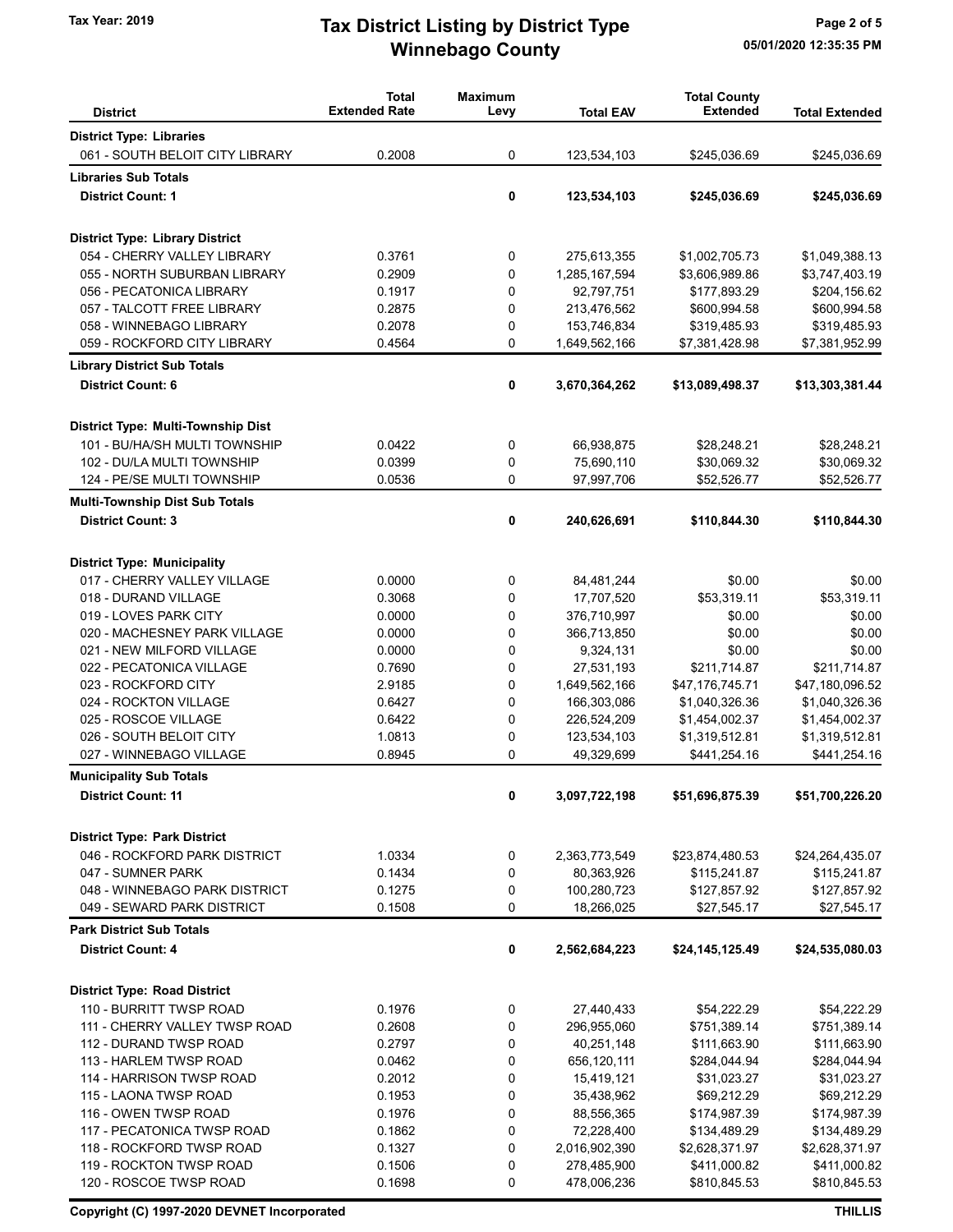## Winnebago County Tax Year: 2019 **Tax District Listing by District Type** Page 3 of 5

|                                          | <b>Total</b><br><b>Extended Rate</b> | <b>Maximum</b> |                  | <b>Total County</b> |                       |
|------------------------------------------|--------------------------------------|----------------|------------------|---------------------|-----------------------|
| <b>District</b>                          |                                      | Levy           | <b>Total EAV</b> | <b>Extended</b>     | <b>Total Extended</b> |
| <b>District Type: Road District</b>      |                                      |                |                  |                     |                       |
| 121 - SEWARD TWSP ROAD                   | 0.4297                               | 0              | 26,401,551       | \$113,447.46        | \$113,447.46          |
| 122 - SHIRLAND TWSP ROAD                 | 0.1161                               | 0              | 24,079,321       | \$27,956.09         | \$27,956.09           |
| 123 - WINNEBAGO TWSP ROAD                | 0.1922                               | 0              | 100,280,723      | \$192,739.55        | \$192,739.55          |
| <b>Road District Sub Totals</b>          |                                      |                |                  |                     |                       |
| <b>District Count: 14</b>                |                                      | 0              | 4,156,565,721    | \$5,795,393.93      | \$5,795,393.93        |
| <b>District Type: Sanitary Districts</b> |                                      |                |                  |                     |                       |
| 050 - DURAND SANITARY                    | 0.0411                               | 0              | 16,062,394       | \$6,466.67          | \$6,466.67            |
| 051 - ROCK RIVER WATER REC               | 0.1848                               | 0              | 2,843,863,580    | \$5,118,835.19      | \$5,118,835.19        |
| 053 - SEWARD SANITARY                    | 0.0880                               | 0              | 4,435,157        | \$3,902.94          | \$3,902.94            |
| <b>Sanitary Districts Sub Totals</b>     |                                      |                |                  |                     |                       |
| <b>District Count: 3</b>                 |                                      | 0              | 2,864,361,131    | \$5,129,204.80      | \$5,129,204.80        |
| <b>District Type: Special Districts</b>  |                                      |                |                  |                     |                       |
| 062 - RKFD - WINN DRAINAGE               | 0.0405                               | 0              | 10,645,276       | \$4,311.34          | \$4,311.34            |
| 109 - COUNTRY OAKS SSA                   | 0.0000                               | 0              | 316,147          | \$5,485.77          | \$5,485.77            |
| 136 - HARVEST HILLS SSA                  | 0.0000                               | 0              | 3,482,598        | \$27,683.64         | \$27,683.64           |
| 155 - PERRYVILLE ROAD SSA                | 0.0000                               | 0              | 0                | \$0.00              | \$0.00                |
| 156 - OLDE RIVER RIDGE PLAT 6 SSA        | 0.0000                               | 0              | 3,727            | \$653.34            | \$653.34              |
| 158 - I-39 BAXTER ROAD SSA               | 0.0000                               | 0              | 0                | \$0.00              | \$0.00                |
| 160 - SOUTH BELOIT SSA 1                 | 0.0000                               | 0              | 0                | \$0.00              | \$0.00                |
| 161 - SOUTH BELOIT SSA 2                 | 0.0000                               | 0              | 0                | \$0.00              | \$0.00                |
| 162 - SOUTH BELOIT SSA 3                 | 0.0000                               | 0              | 0                | \$0.00              | \$0.00                |
| 163 - SOUTH BELOIT SSA 4                 | 0.0000                               | $\Omega$       | $\Omega$         | \$0.00              | \$0.00                |
| 169 - SOUTH BELOIT SSA 5                 | 0.0000                               | 0              | 210,803          | \$117.78            | \$117.78              |
| 170 - SOUTH BELOIT SSA 6                 | 0.0000                               | 0              | 0                | \$0.00              | \$0.00                |
| 171 - SOUTH BELOIT SSA 7                 | 0.0000                               | 0              | 0                | \$0.00              | \$0.00                |
| 172 - SOUTH BELOIT SSA 8                 | 0.0000                               | 0              | 0                | \$0.00              | \$0.00                |
| 173 - SOUTH BELOIT SSA 9                 | 0.0000                               | 0              | $\Omega$         | \$0.00              | \$0.00                |
| 174 - SOUTH BELOIT SSA 10                | 0.0000                               | 0              | 452.718          | \$305.43            | \$305.43              |
| 175 - SPRING CREEK LAKES MAINT SSA 3     | 0.0000                               | 0              | 0                | \$0.00              | \$0.00                |
| 176 - LOVES PARK MAINT SSA 6             | 0.0000                               | $\mathbf 0$    | 0                | \$0.00              | \$0.00                |
| <b>Special Districts Sub Totals</b>      |                                      |                |                  |                     |                       |
| <b>District Count: 18</b>                |                                      | 0              | 15,111,269       | \$38,557.30         | \$38,557.30           |
| <b>District Type: Street Light Dist</b>  |                                      |                |                  |                     |                       |
| 064 - LINCOLN-ACRES STREET LIGHT         | 0.0000                               | 0              | 618,567          | \$0.00              | \$0.00                |
| 065 - WASHINGTON PARK STREET LIGHT       | 0.8396                               | 0              | 1,469,984        | \$12,341.99         | \$12,341.99           |
| <b>Street Light Dist Sub Totals</b>      |                                      |                |                  |                     |                       |
| <b>District Count: 2</b>                 |                                      | 0              | 2,088,551        | \$12,341.99         | \$12,341.99           |
| <b>District Type: TIF Districts</b>      |                                      |                |                  |                     |                       |
| 052 - PRESTON & CENTRAL TIF              | 0.0000                               | 0              | 2,422,583        | \$83,674.42         | \$83,674.42           |
| 063 - WESTSIDE TIF #2                    | 0.0000                               | 0              | 97,186           | \$455.50            | \$455.50              |
| 066 - EAST STATE & ALPINE TIF            | 0.0000                               | 0              | 12,862,432       | \$129,479.68        | \$129,479.68          |
| 067 - WEST STATE & CENTRAL TIF           | 0.0000                               | 0              | 9,654,089        | \$90,727.74         | \$90,727.74           |
| 068 - WEST STATE & KILBURN TIF           | 0.0000                               | 0              | 1,038,664        | \$36,623.16         | \$36,623.16           |
| 088 - NORTH MAIN & AUBURN TIF            | 0.0000                               | 0              | 1,421,470        | \$28,382.84         | \$28,382.84           |
| 089 - JACKSON SCHOOL TIF                 | 0.0000                               | 0              | 7,101,932        | \$37,100.22         | \$37,100.22           |
| 093 - NORTH MAIN TIF                     | 0.0000                               | 0              | 1,227,694        | \$47,737.10         | \$47,737.10           |
| 094 - GLOBAL TRADE TIF #1                | 0.0000                               | 0              | 31,409,138       | \$1,107,847.88      | \$1,107,847.88        |
| 098 - MACHESNEY PARK TIF                 | 0.0000                               | 0              | 9,772,964        | \$932,382.08        | \$932,382.08          |
| 104 - SOUTH ROCKFORD TIF                 | 0.0000                               | 0              | 2,563,616        | \$132,890.10        | \$132,890.10          |
| 105 - LINCOLNWOOD TIF                    | 0.0000                               | 0              | 420,988          | \$55,881.38         | \$55,881.38           |
| 106 - DURAND VILLAGE TIF                 | 0.0000                               | 0              | 1,617,532        | \$33,273.30         | \$33,273.30           |
| 107 - SPRINGFIELD CORNERS TIF            | 0.0000                               | 0              | 1,709,483        | \$220,230.94        | \$220,230.94          |
| 125 - WAGON WHEEL TIF                    | 0.0000                               | 0              | 1,633,894        | \$107,986.52        | \$107,986.52          |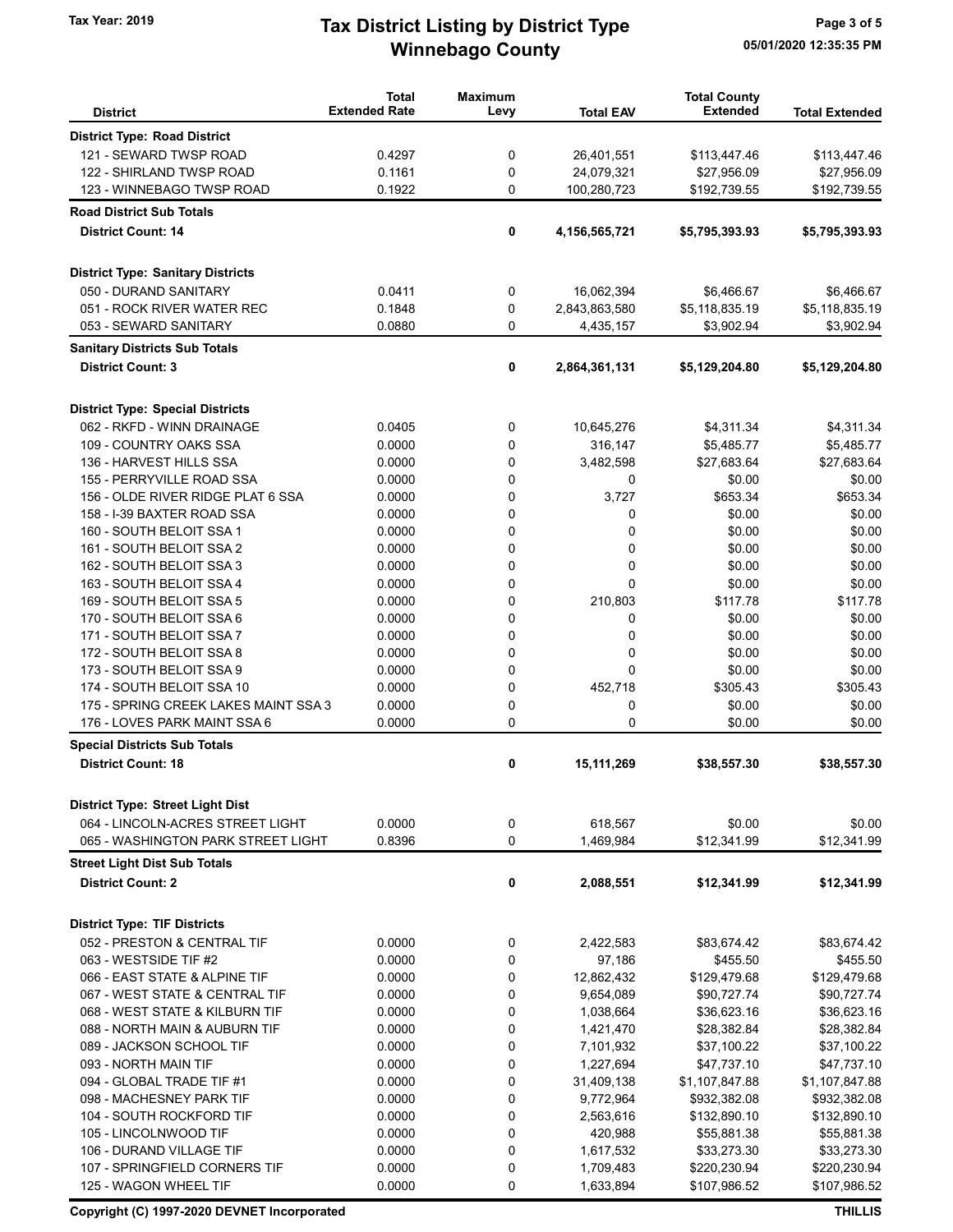### Winnebago County Tax Year: 2019 **Tax District Listing by District Type** Page 4 of 5

| <b>District</b>                                              | <b>Total</b><br><b>Extended Rate</b> | <b>Maximum</b><br>Levy | <b>Total EAV</b> | <b>Total County</b><br><b>Extended</b> | <b>Total Extended</b> |
|--------------------------------------------------------------|--------------------------------------|------------------------|------------------|----------------------------------------|-----------------------|
| <b>District Type: TIF Districts</b>                          |                                      |                        |                  |                                        |                       |
| 126 - RIVER OAKS TIF                                         | 0.0000                               | 0                      | 272,504          | \$27,163.28                            | \$27,163.28           |
| 127 - GARRISON SCHOOL TIF                                    | 0.0000                               | 0                      | 1,948,635        | \$121,933.82                           | \$121,933.82          |
| 128 - KISHWAUKEE & HARRISON TIF                              | 0.0000                               | 0                      | 1,866,481        | \$47,854.14                            | \$47,854.14           |
| 129 - LINCOLNWOOD TIF #2                                     | 0.0000                               | 0                      | 322,441          | \$41,783.46                            | \$41,783.46           |
| 130 - HOPE VI TIF                                            | 0.0000                               | 0                      | 1,655,565        | \$129,497.30                           | \$129,497.30          |
| 132 - NORTH 2ND TIF LOVES PARK                               | 0.0000                               | 0                      | 12,268,406       | \$132,940.66                           | \$132,940.66          |
| 133 - GLOBAL TRADE TIF #2                                    | 0.0000                               | 0                      | 9,276,280        | \$262,626.72                           | \$262,626.72          |
| 134 - ASSISTED LIVING/ RIVER HOUSING TII                     | 0.0000                               | 0                      | 92,341           | \$0.00                                 | \$0.00                |
| 135 - NORTH 2ND TIF MACHESNEY PARK                           | 0.0000                               | 0                      | 12,140,178       | \$443,608.56                           | \$443,608.56          |
| 137 - MAIN & WHITMAN TIF                                     | 0.0000                               | 0                      | 1,843,270        | \$131,767.54                           | \$131,767.54          |
| 138 - MIDTOWN TIF                                            | 0.0000                               | 0                      | 5,981,303        | \$50,085.00                            | \$50,085.00           |
| 139 - KISHWAUKEE & HARRISON TIF #2                           | 0.0000                               | 0                      | 436,393          | \$0.00                                 | \$0.00                |
| 140 - FORMER BELOIT CORP TIF                                 | 0.0000                               | 0                      | 4,405,243        | \$264,462.48                           | \$264,462.48          |
| 141 - GLOBAL TRADE TIF #3                                    | 0.0000                               | 0                      | 14,952,157       | \$59,360.06                            | \$59,360.06           |
| 142 - RIVER DISTRICT NORTH TIF                               | 0.0000                               | 0                      | 11,549,073       | \$328,783.82                           | \$328,783.82          |
| 143 - BROADWAY TIF                                           | 0.0000                               | 0                      | 12,327,048       | \$72,104.46                            | \$72,104.46           |
| 144 - EAST RIVER TIF                                         | 0.0000                               | 0                      | 11,362,172       | \$414,110.76                           | \$414,110.76          |
| 145 - SUMNER ROAD / GROVE ST TIF                             | 0.0000                               | 0                      | 61,434           | \$0.00                                 | \$0.00                |
| 146 - LOVES PARK CORP CENTER TIF                             | 0.0000                               | 0                      | 8,256,048        | \$433,092.00                           | \$433,092.00          |
| 147 - WESTSTONE TIF                                          | 0.0000                               | 0                      | 5,674,827        | \$547,485.24                           | \$547,485.24          |
| 148 - NORTH WILLOW CREEK TIF                                 | 0.0000                               | 0                      | 1,575,747        | \$17,952.28                            | \$17,952.28           |
| 149 - SOUTH WILLOW CREEK TIF                                 | 0.0000                               | 0                      | 10,932,229       | \$451,315.08                           | \$451,315.08          |
| 150 - GLOBAL TRADEPARK SOUTH TIF                             | 0.0000                               | 0                      | 395,330          | \$25,422.34                            | \$25,422.34           |
| 151 - I-39 / BAXTER ROAD TIF                                 | 0.0000                               | 0                      | 10,504,440       | \$926,228.12                           | \$926,228.12          |
| 152 - ZENITH CUTTER TIF                                      | 0.0000                               | 0                      | 11,500,655       | \$1,098,153.84                         | \$1,098,153.84        |
| 153 - SPRING CREEK LAKES TIF                                 | 0.0000                               | 0                      | 3,856,532        | \$377,639.38                           | \$377,639.38          |
| 154 - FORMER WARNER ELECTRIC TIF                             | 0.0000                               | 0                      | 504,804          | \$11,771.22                            | \$11,771.22           |
| 157 - JEFFERSON / NORTH 3RD ST TIF                           | 0.0000                               | 0                      | 600,154          | \$50,741.08                            | \$50,741.08           |
| 159 - MULFORD & EAST STATE STREET TIF                        | 0.0000                               | 0                      | 44,328,048       | \$458,025.96                           | \$458,025.96          |
| 164 - AUBURN STREET TIF                                      | 0.0000                               | 0                      | 7,368,590        | \$113,226.18                           | \$113,226.18          |
| 165 - FOREST HILLS ROAD TIF                                  | 0.0000                               | 0                      | 5,773,601        | \$164,286.54                           | \$164,286.54          |
| 166 - GARDNER / BLACKHAWK TIF                                | 0.0000                               | 0                      | 8,640,936        | \$141,293.44                           | \$141,293.44          |
| 167 - VILLAGE OF ROCKTON DOWNTOWN T                          | 0.0000                               | 0                      | 4,633,437        | \$62,733.44                            | \$62,733.44           |
| 168 - AMEROCK HOTEL TIF                                      | 0.0000                               | 0                      | 143,816          | \$3,259.96                             | \$3,259.96            |
| 177 - SOUTH MAIN-ROCK ST TIF                                 | 0.0000                               | 0                      | 342,221          | \$8,176.82                             | \$8,176.82            |
| <b>TIF Districts Sub Totals</b><br><b>District Count: 50</b> |                                      | 0                      | 312,746,004      | \$10,463,557.84                        | \$10,463,557.84       |
|                                                              |                                      |                        |                  |                                        |                       |
| <b>District Type: Township</b>                               |                                      |                        |                  |                                        |                       |
| 003 - BURRITT TOWNSHIP                                       | 0.1731                               | 0                      | 27,440,433       | \$47,499.39                            | \$47,499.39           |
| 004 - CHERRY VALLEY TOWNSHIP                                 | 0.1334                               | 0                      | 296,955,060      | \$384,337.85                           | \$384,337.85          |
| 005 - DURAND TOWNSHIP                                        | 0.1750                               | 0                      | 40,251,148       | \$69,864.80                            | \$69,864.80           |
| 006 - HARLEM TOWNSHIP                                        | 0.1079                               | 0                      | 656,120,111      | \$663,386.34                           | \$663,386.34          |
| 007 - HARRISON TOWNSHIP                                      | 0.1221                               | 0                      | 15,419,121       | \$18,826.75                            | \$18,826.75           |
| 008 - LAONA TOWNSHIP                                         | 0.1199                               | 0                      | 35,438,962       | \$42,491.32                            | \$42,491.32           |
| 009 - OWEN TOWNSHIP                                          | 0.1405                               | 0                      | 88,556,365       | \$124,421.70                           | \$124,421.70          |
| 010 - PECATONICA TOWNSHIP                                    | 0.1818                               | 0                      | 72,228,400       | \$131,311.24                           | \$131,311.24          |
| 011 - ROCKFORD TOWNSHIP                                      | 0.1298                               | 0                      | 2,016,902,390    | \$2,570,932.03                         | \$2,570,932.03        |
| 012 - ROCKTON TOWNSHIP                                       | 0.1901                               | 0                      | 278,485,900      | \$518,799.84                           | \$518,799.84          |
| 013 - ROSCOE TOWNSHIP                                        | 0.1431                               | 0                      | 478,006,236      | \$683,345.08                           | \$683,345.08          |
| 014 - SEWARD TOWNSHIP                                        | 0.4204                               | 0                      | 26,401,551       | \$110,992.12                           | \$110,992.12          |
| 015 - SHIRLAND TOWNSHIP                                      | 0.1854                               | 0                      | 24,079,321       | \$44,643.06                            | \$44,643.06           |
| 016 - WINNEBAGO TOWNSHIP                                     | 0.1641                               | 0                      | 100,280,723      | \$164,560.67                           | \$164,560.67          |
| <b>Township Sub Totals</b>                                   |                                      |                        |                  |                                        |                       |
| <b>District Count: 14</b>                                    |                                      | 0                      | 4,156,565,721    | \$5,575,412.19                         | \$5,575,412.19        |
| <b>District Type: Unit Schools</b>                           |                                      |                        |                  |                                        |                       |
| 070 - HARLEM SCHOOL DIST 122                                 | 7.1472                               | 0                      | 673,551,160      | \$45,881,287.37                        | \$45,881,287.37       |